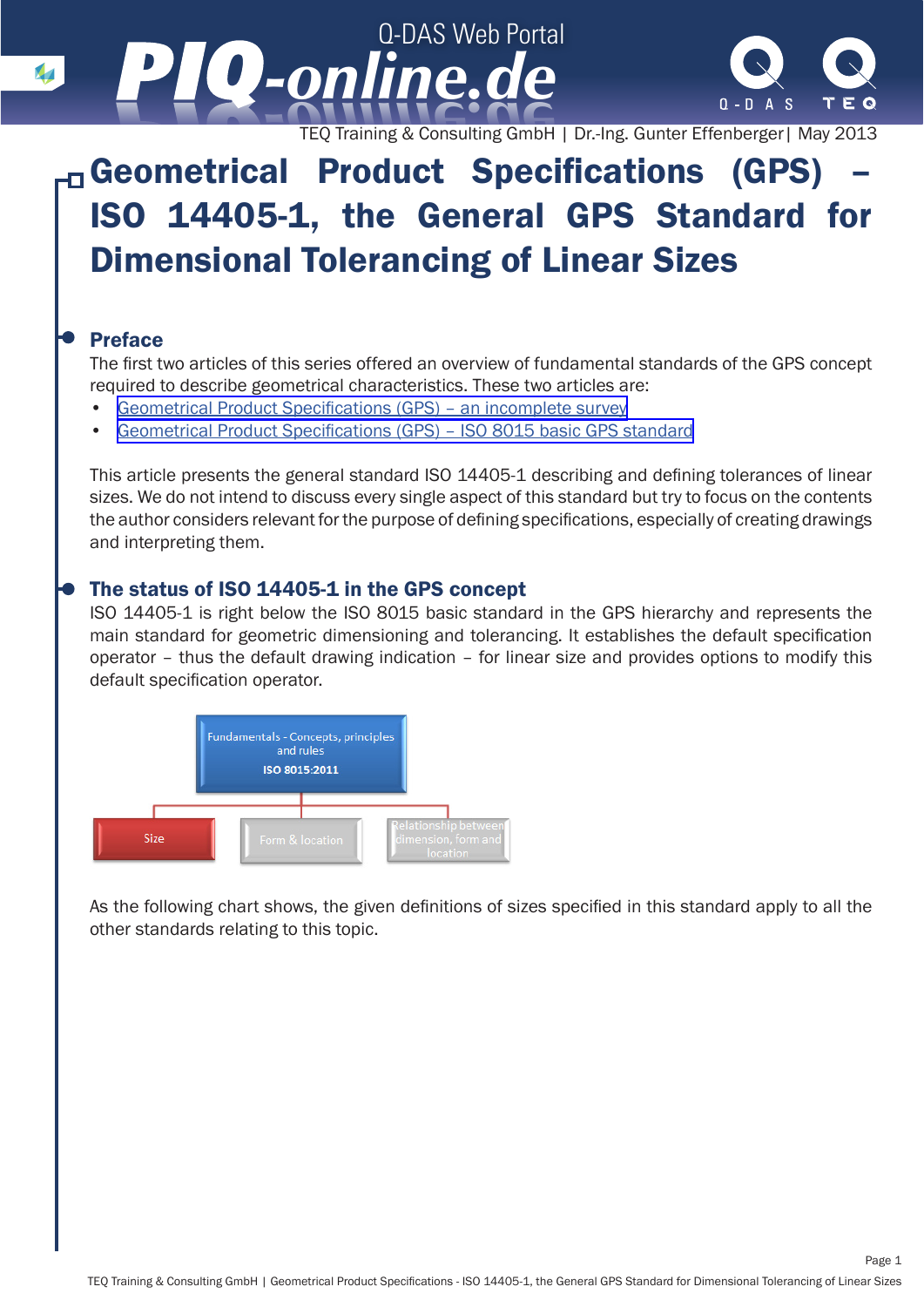



### Linear sizes as a (linear) feature of size

Although the title of ISO 14405-1 refers to linear sizes, the standard itself (its contents) talks about features of size. This wording reflects the terminology of geometric tolerancing of form and location. This specialist field introduced geometrical features a long time ago.

Features of size are always based on a geometric form. Cylinder Ball Cuboid







Diameter size D Diameter size SØ Three linear sizes (distance between two opposite Linear size (distance planes) L1, L2 and L3 between two parallel **The cuboid becomes a cube when all six faces are** faces) L square. In this special case, the features of size are two pairs of parallel lines, e.g. L1 and L3.

Page 2

The size of a feature of size describes its dimension as the minimum distance between opposite points of the zero-deviation, theoretical geometric form. Features of size thus do not include distances between parallel but not exactly opposite lines or planes ("step heights"), distances between two axes or midplanes or between an axis / midplane and a surface and arc lengths. These are the kind of dimensions ISO 14405-2 deals with. The ISO standard is called "Dimensional tolerancing -Dimensions other than linear sizes" but actually it could be referred to as "Other dimensions than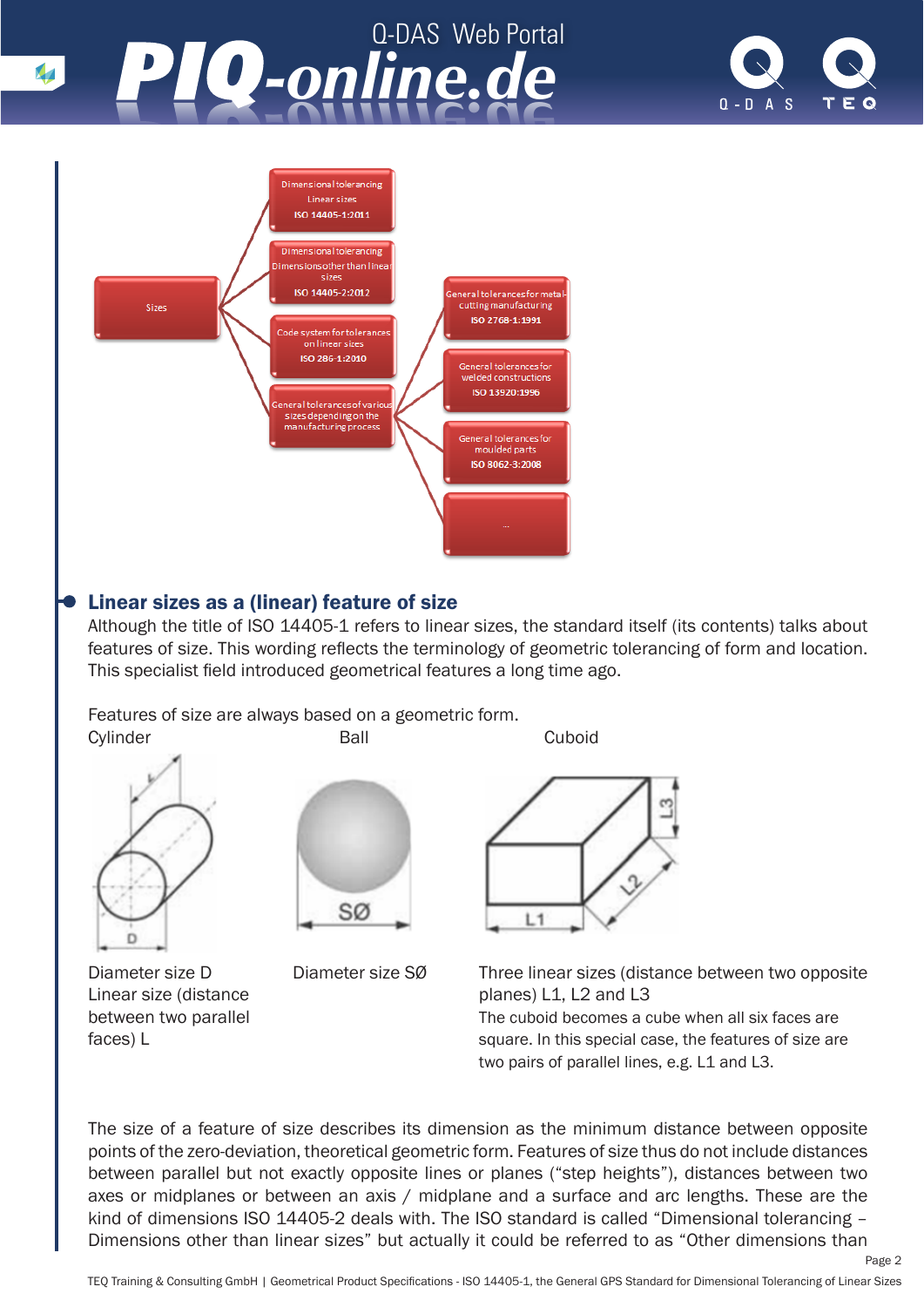



features of size".

This article deals with different features of size, namely cylinder, ball and a pair of opposite planes. We have already defined size characteristics for these features; however, we distinguish between global and local sizes determined on a real geometric part that may be subject to deviations.

#### Global size

A global size is a size characteristic having by definition a unique result of evaluation along and around the tolerance feature of size (cylinder, ball). These characteristics are created in measurements by eliminating the sizes of form and location deviation affecting the characteristic.

#### <sup>GG</sup> Least squares size

Size of the geometrical feature associated to the extracted geometrical feature(s) with the least squares fitting credited to Gauss.





#### *Application in metrology:*

Three-dimensional measurement process including a numerical calculation of this feature of size.

#### Maximum inscribed size

Size of the geometrical feature associated to the extracted geometrical feature(s) with the maximum intrinsic characteristic criterion.

Applied to internal geometrical features, this size was referred to as a mating size for holes and grooves in previous standards.



#### *Application in metrology:*

Three-dimensional measurement process including a numerical calculation of this feature of size or mechanical measure of a permissible limit for the respective size characteristic (limit gauge as a mandrel).

#### **GN** Minimum inscribed size

Size of the geometrical feature associated to the extracted geometrical feature(s) with the minimum intrinsic characteristic criterion.

Applied to external geometrical features, this size was referred to as a mating size for shafts and springs in previous standards.

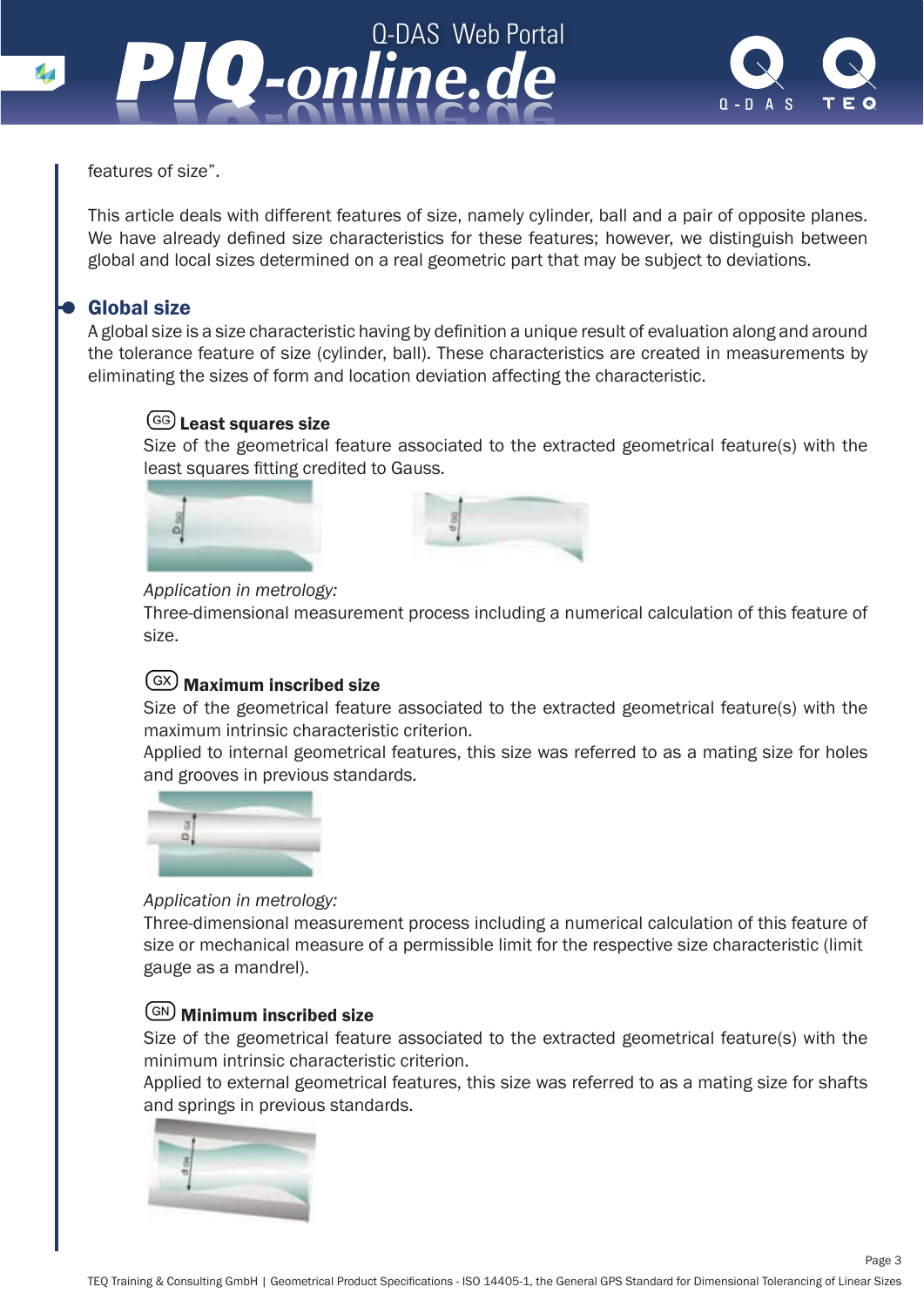



#### *Application in metrology:*

Three-dimensional measurement process including a numerical calculation of this feature of size or mechanical measure of a permissible limit for the respective size characteristic (limit gauge as a sleeve).

The specification modifiers in the frame can be assigned to the dimensions indicated on the technical drawing. By using these specification modifiers, you change or modify the default specification operators.

#### Local size

A local size is a size characteristic having by definition a non-unique result of evaluation along and / or around the feature of size. These characteristics are created in measurements when sizes of form and location deviation affecting the characteristic are not eliminated. As we all know, the result is that the local sizes vary over the linear expansion of the feature of size. ISO 14405-1 reasonably defines two-point sizes as a local size.

#### $\circled{1}$  Two-point size

Local size distance between two opposite points taken on the feature of size.



*Application in metrology:*

Any typical mechanical, pneumatic or optical procedures for two-point measurements.

The two-point size is the GPS default specification operator for features of size, i.e. indicated dimensions without specification modifiers are always local two-point sizes. The specification modifier thus only has to be applied when you depart from this standard and you want to denote the limit of a tolerance interval as a two-point size.

In order to be able to evaluate a feature of size globally even based on the method of a two-point measurement, the standard also defines indirect global sizes. According to the ISO standard, indirect global sizes are calculated sizes or statistics calculated from a set of two-point size values of a feature of size, also referred to as rank-order size. Calculated sizes are diameters calculated from the area, circumference and volume of a circle. The standard also provides the specification modifiers to be applied.

Rank-order sizes are defined mathematically from a homogeneous set of local size values obtained along and/or around a feature of size. These sizes just need the relatively simple method of a twopoint measurement to evaluate a feature of size globally.

The standard introduces:

(SX) Maximum size

S<sup>SN</sup> Minimum size

Average size (arithmetic mean)

Median size (middle number in a sorted list of sample values)

- Mid-range size (mean of the maximum and the minimum value of a sample)
- Range of sizes (difference between the maximum and minimum value of a sample)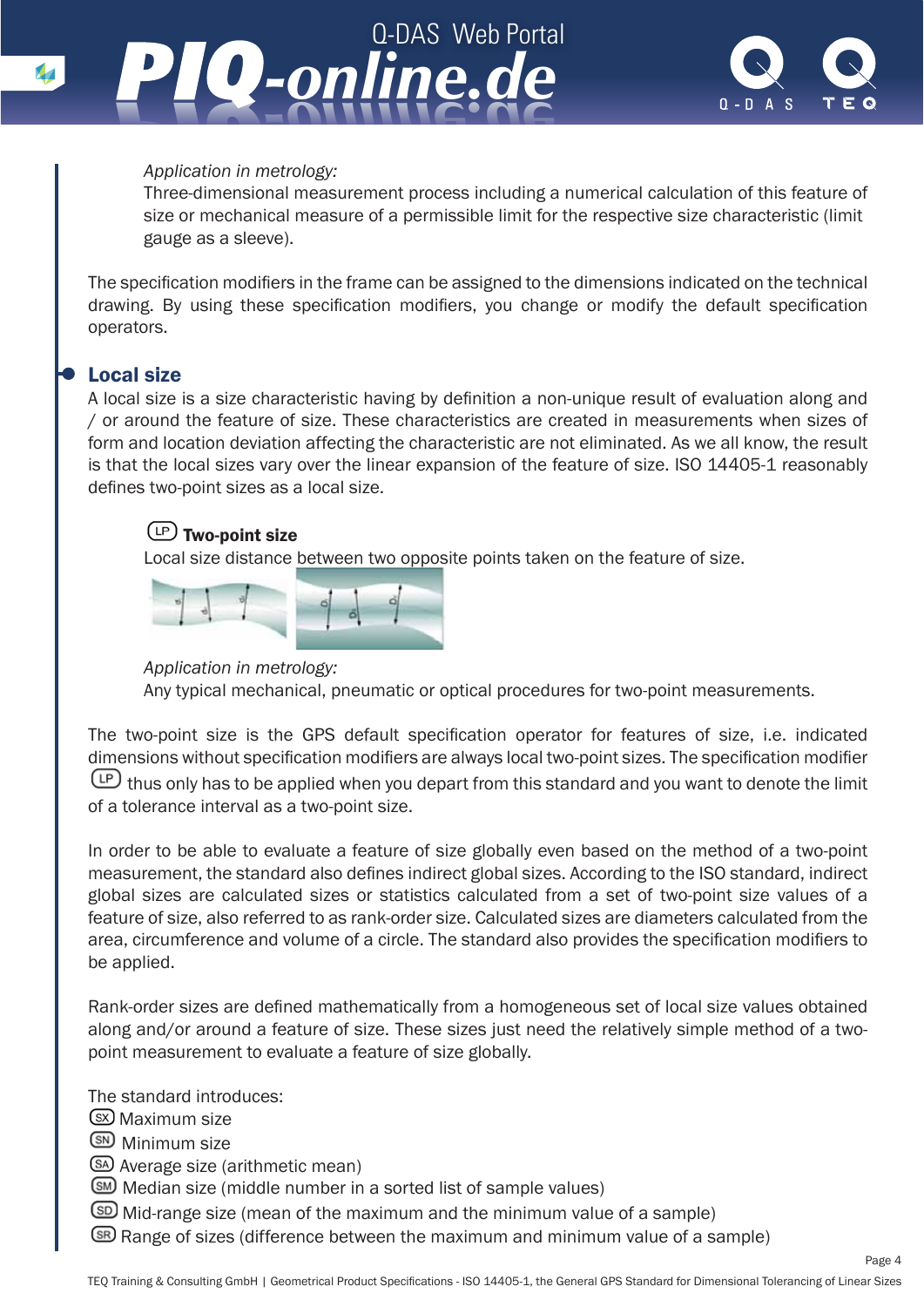



Page 5

These definitions of the ISO standard, by the way, provide an additional field of application for Q-DAS products, such as qs-STAT: the evaluation of measurement series determined from a feature of size and provision of rank-order sizes demanded by the respective specification.

#### Dimensions indicated on product specifications

Previously common indications of dimensions and dimensional tolerances of features of size have not changed as the following overview shows. As is customary, the following numerical examples all refer to mm as a measurement unit.

|   | <b>GPS drawing indications for features of size</b> |                                   | <b>Examples</b>           |              |
|---|-----------------------------------------------------|-----------------------------------|---------------------------|--------------|
| 1 | Nominal feature of size ± limit deviation           | $100_{.0.3}$                      | $\phi$ 20 <sup>+0.1</sup> | $20 \pm 0.2$ |
|   | $N \pm \text{es/ei}$ for external sizes             |                                   |                           |              |
|   | $N \pm ES/EI$ for internal sizes                    |                                   |                           |              |
| 2 | Nominal feature of size based on ISO tolerance      | 50 H <sub>9</sub>                 | $\varnothing$ 62 k6       | 165 js10     |
|   | codes in accordance with ISO 286-1                  |                                   |                           |              |
|   | (specification of a tolerance class indirectly      |                                   |                           |              |
|   | defining the limit deviations ES, EI, es and ei)    |                                   |                           |              |
| 3 | Value of the upper limit of size (max or ULS)       | 85.2 max                          | 29,000                    | 120.2        |
|   | Value of the lower limit of size (min or LLS)       | 84.8 min                          | 28.929                    | 119.8        |
| 4 | Nominal feature of size without brackets and        | 10<br>At the size characteristic: |                           |              |
|   | without rectangular frame but referring to          | In the title block: ISO 2768 - m  |                           |              |
|   | general tolerances placed in a title block          |                                   |                           |              |

How the nominal feature of size, limit deviations and tolerance intervals are related is well known. The following graphic illustrates these facts.



In order to display nominal features of size and limit deviations, we refer to well-known relationships.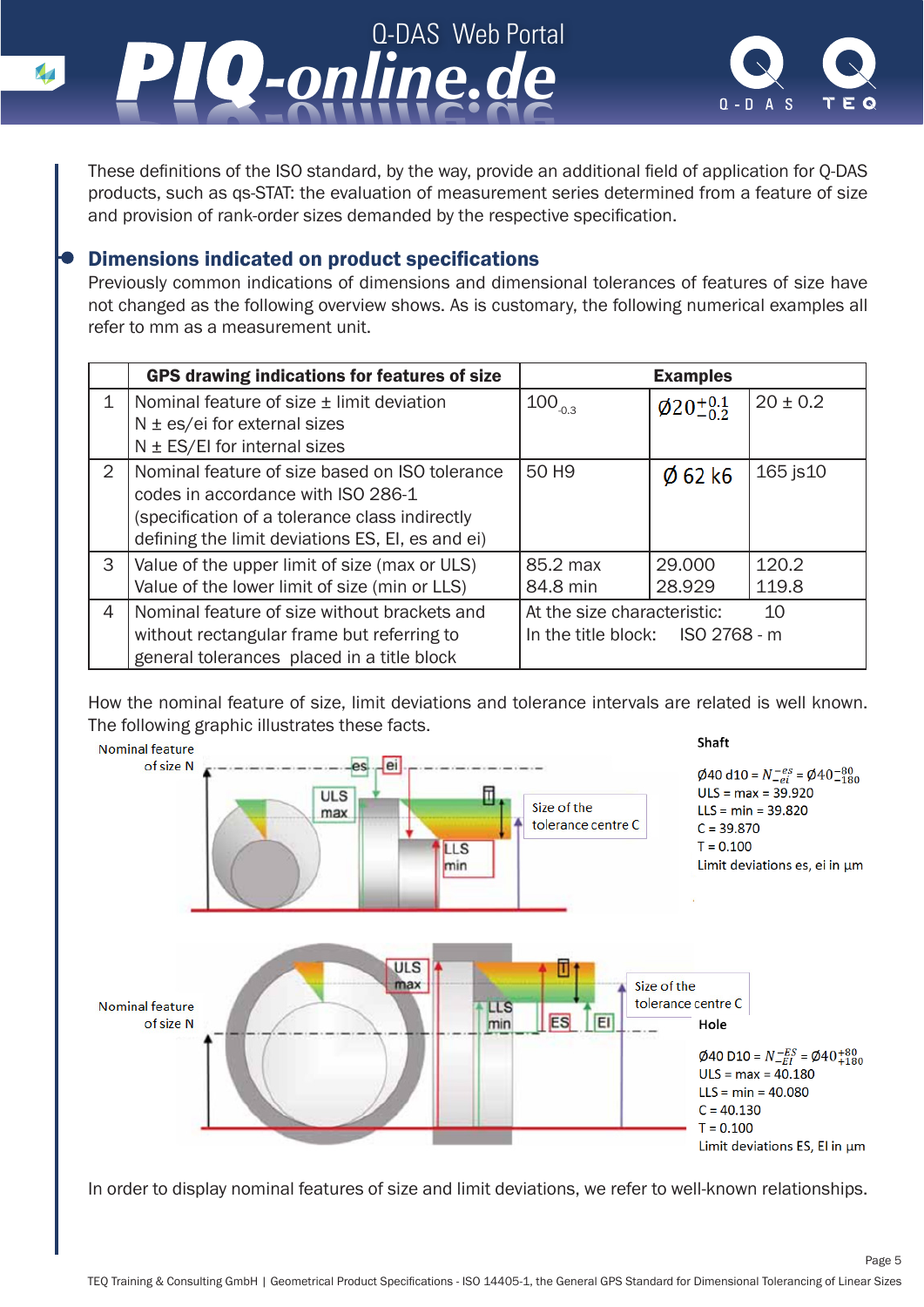



Page 6

The tolerance (or actually the tolerance interval) is defined as  $T = ULS - LLS = max - min = ES - El = es - ei$ which always leads to a positive value.

Besides these well-known relationships, you have to specify the criteria required to inspect the quality of a feature of size. It is important to indicate in product specifications / on the drawing whether you extract local, global or indirect global sizes of a feature of size.

#### A ISO default specification operator for size

(for cylinders, balls, parallel planes or lines)

The GPS specification operator of sizes is the two-point size.

The ISO GPS system has to be invoked by quoting a general standard (see ISO 8015, principle 1 as mentioned in "[Geometrical Product Specifications \(GPS\) – ISO 8015 basic GPS standard](http://www.piq-online.de/en/articlepage/piq-entry/81-geometrische-produktspezifikation-gps-die-gps-grun/piq-category/3-werkzeuge-und-methoden/?tx_vierwdqdaspiq_piqentry[action]=show&cHash=66c2cc760edc2effd041bf2e85118003)").

This definition also applies to sizes associated to a tolerance class of the ISO GPS system for limits and fits in accordance with ISO 286. Even in the latest version of this standard (2010), the two-point size is the default association criterion.

If the title block refers to the ISO standard for general tolerance, the default specification bperator, i.e. the two-point size, also applies to these sizes.

#### Z Drawing-specific specification operator for size

A drawing-specific GPS specification operator for indicated dimensions has to be specified in or near the title block by referring to ISO 14405 together with the specification modifier applying to this drawing.

| The least square size applies<br>to all features of size.<br>Size ISO 14405 (GG) |      |                |                    |  |  |  |
|----------------------------------------------------------------------------------|------|----------------|--------------------|--|--|--|
| <b>Size</b>                                                                      |      | <b>Surface</b> | <b>Scale</b>       |  |  |  |
|                                                                                  |      |                | <b>Material</b>    |  |  |  |
|                                                                                  | Date | <b>Name</b>    | <b>Description</b> |  |  |  |
| The envelope requirement<br>applies to all features of size.<br>Size ISO 14405 C |      |                |                    |  |  |  |
|                                                                                  |      |                |                    |  |  |  |
| <b>Size</b>                                                                      |      | <b>Surface</b> | <b>Scale</b>       |  |  |  |
|                                                                                  |      |                | <b>Material</b>    |  |  |  |

If the title block refers to the ISO standard for general tolerances, the default specification operator, i.e. the two-point size, also applies to these sizes.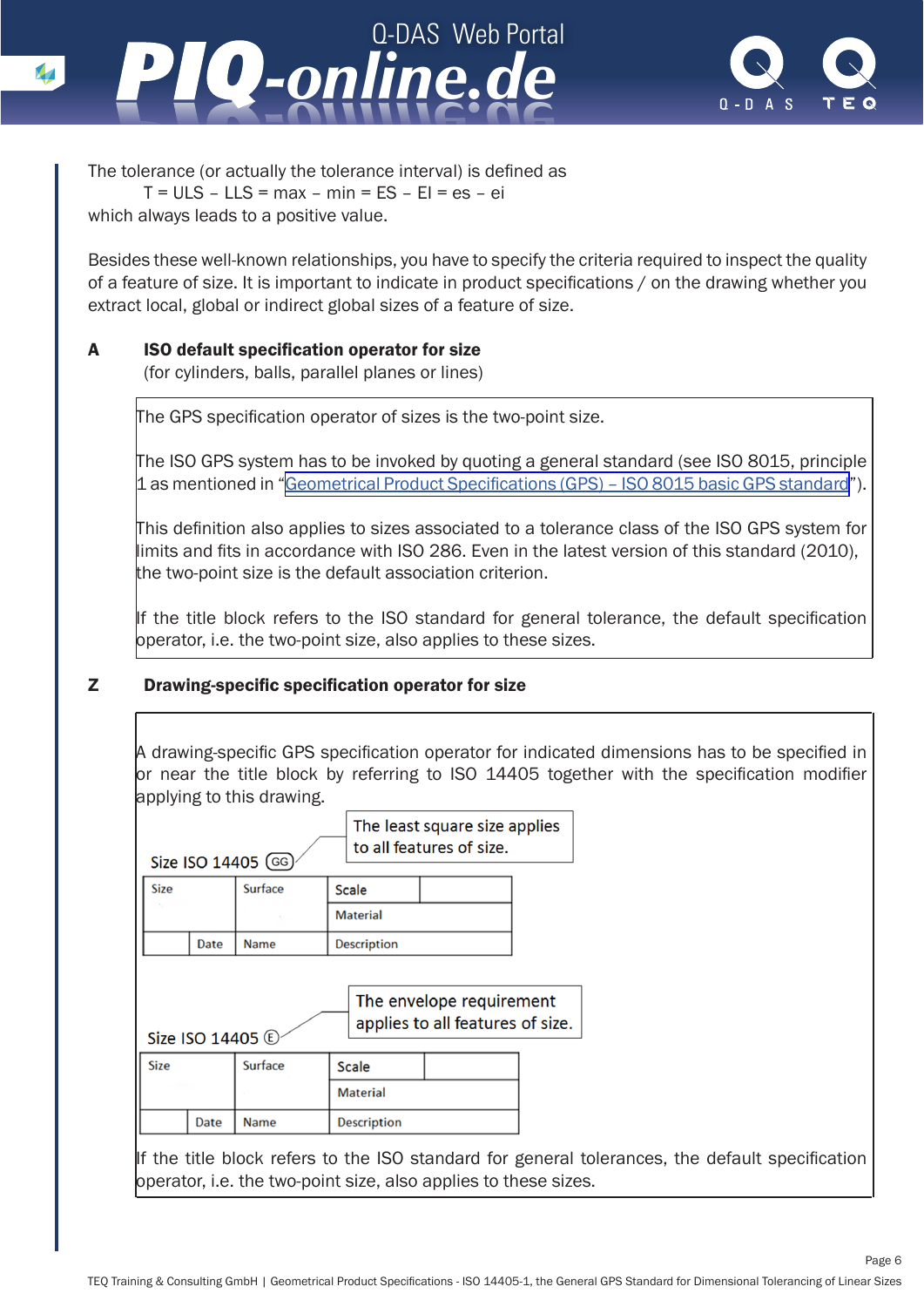

#### *1st example Applying the envelope requirement*

The envelope requirement ensures the interchangeability of the mating features of size shaft – hole or tongue – groove while keeping a minimum clearance. Both limits of the tolerance interval are thus…

|                    | the minimum inscribed size to be compared                            | $\bullet$ | the maximum inscribed size to be compared             |
|--------------------|----------------------------------------------------------------------|-----------|-------------------------------------------------------|
|                    | to the upper limit of size (ULS), which refers                       |           | to the lower limit of size (LLS), which refers        |
|                    | to the <sup>60</sup> specification modifier                          |           | to the $\circledR$ specification modifier             |
|                    | the two-point size $\mathbb{P}$ to be compared to the $\mathsf{I}$ . |           | the two-point size $\mathbb{P}$ to be compared to the |
|                    | lower limit of size (LLS)                                            |           | upper limit of size (ULS)                             |
| in case of SHAFTS. |                                                                      |           | in case of HOLES.                                     |

As an alternative, you may once again put modifier  $\mathbb G$  (envelope) right next to the indicated dimension.

The drawing indications look as follows:



#### *2nd example Applying rank-order sizes*

#### *2.1 Centre of an interval associated with the range of two-point sizes*

The interval centre of the range  $SD = 1/2 (MAX(n) + MIN(n))$ must not exceed the tolerance interval reaching from 24.9 to 25.1. The range  $SR = MAX(n) - MIN(n)$  must not exceed 0.02.

#### Meaning:

The interval centre of the range might vary



Page 7

around a value of 0.2 mm depending on the respective part; however, the sizes of a component only vary in a range of 0.02 mm. The range SR thus kind of replaces the geometrical tolerance of a cylinder.

What you cannot find out by applying SR is the effect of triangular forms in the circular cross section and of axial curvatures in the axial section of the cylinder.

While planning an inspection, you have to define how many measurements n you want to take at which position of the component.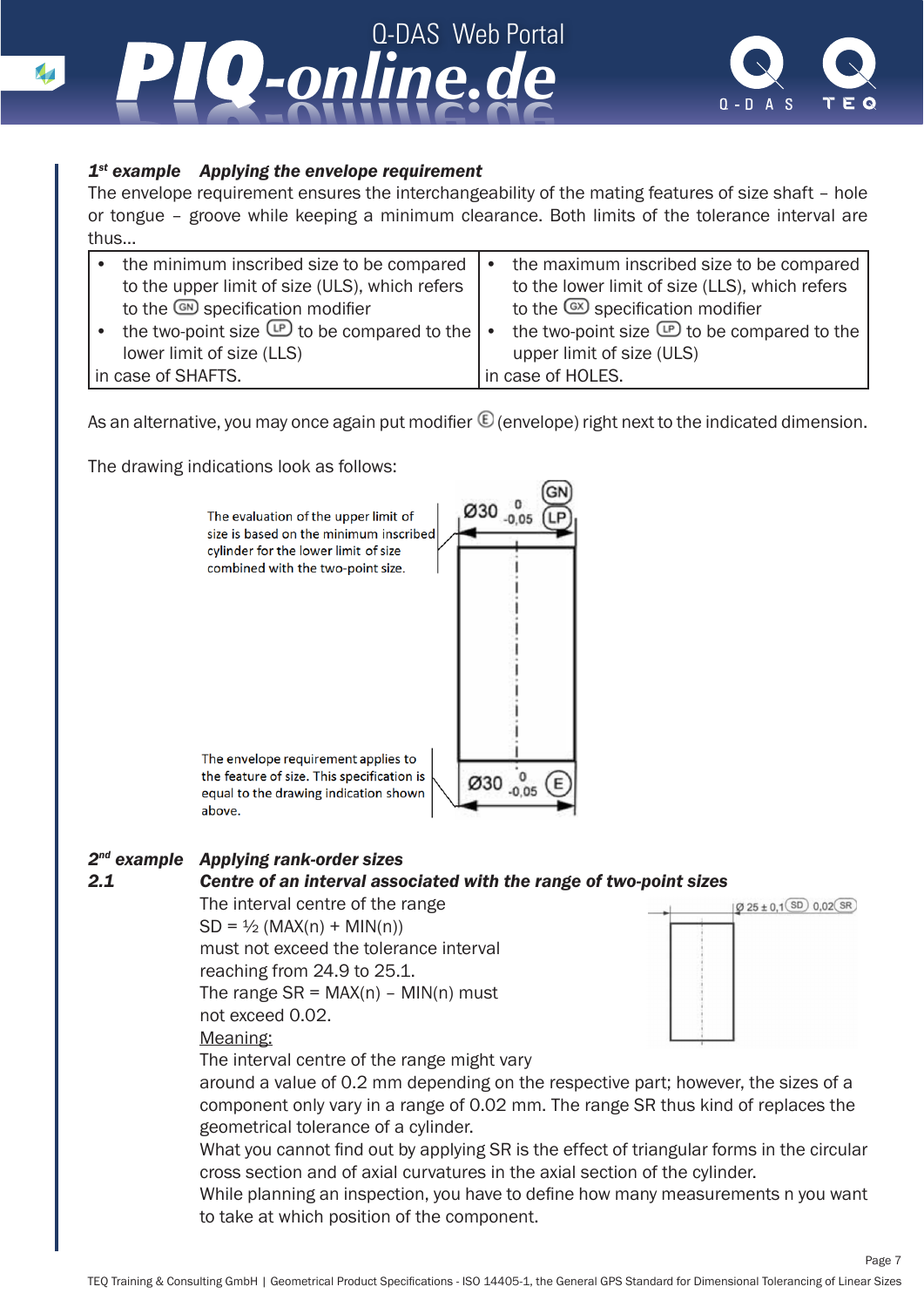

### **2.2** *2.2* **Centre of an interval associated with the range of two-point sizes<br>The interval centre of the range <b>1998 1998 1998 1998 1998 1998 1999 1999 1999 1999 1999 1999 1999 1999 1999 19**

The interval centre of the range  $SD = \frac{1}{2} (MAX(n) + MIN(n))$ must not exceed the tolerance interval reaching from 24.9 to 25.1. The range  $SR = MAX(n) - MIN(n)$  must not exceed 0.5.

#### Meaning:

The interval centre of the range might vary



around a value of 0.5 mm depending on the respective part; however, the sizes of a component only vary in a range of 0.5 mm. The range SR thus kind of replaces the geometrical tolerance of a cylinder.

What you cannot find out by applying SR is the effect of triangular forms in the circular cross section and of axial curvatures in the axial section of the cylinder.

While planning an inspection, you have to define how many measurements n you want to take at which position of the component.

#### *3rd example Feature of size requirements; restricted to a portion of the extracted feature*



The size is a two-point size and must not<br>exceed the tolerance interval of  $25 \pm 0.1$ <br>the interval from A to B where A = 20 mm exceed the tolerance interval of  $25 \pm 0.1$  in the interval from A to B where  $A = 20$  mm.

#### *4th example Feature of size requirements; restricted to a portion of the extracted feature* (The statement is identical to the 3rd example.)



The size is a two-point size and must not exceed<br>the telerance interval of  $25 + 0.1$  in an interval the tolerance interval of  $25 \pm 0.1$  in an interval<br> $\frac{9}{10}$  of 30mm starting at 20mm from the front side of 30mm starting at 20mm from the front side. The field of application is indicated by a long dashed and dotted line.

Page 8

You may now even apply limits of size to more than a single feature of size by using a specification modifier. This modifier is referred to as common tolerance and is indicated by CT without a frame.

#### *5th example*



 $2 \times 820$   $\frac{43}{22}$   $\bigoplus$  cThe envelope requirement applies to the common cylindrical feature of size, i.e. the maximum inscribed size of the cylinder must be a mating size for both cylinders with Ø20. When both cylinders are close to the minimum circumscribed size Ø19.8, they need to be coaxial. A two-point measurement has to ensure that the two-point size of each cylinder does not exceed the maximum inscribed size of 20.1.